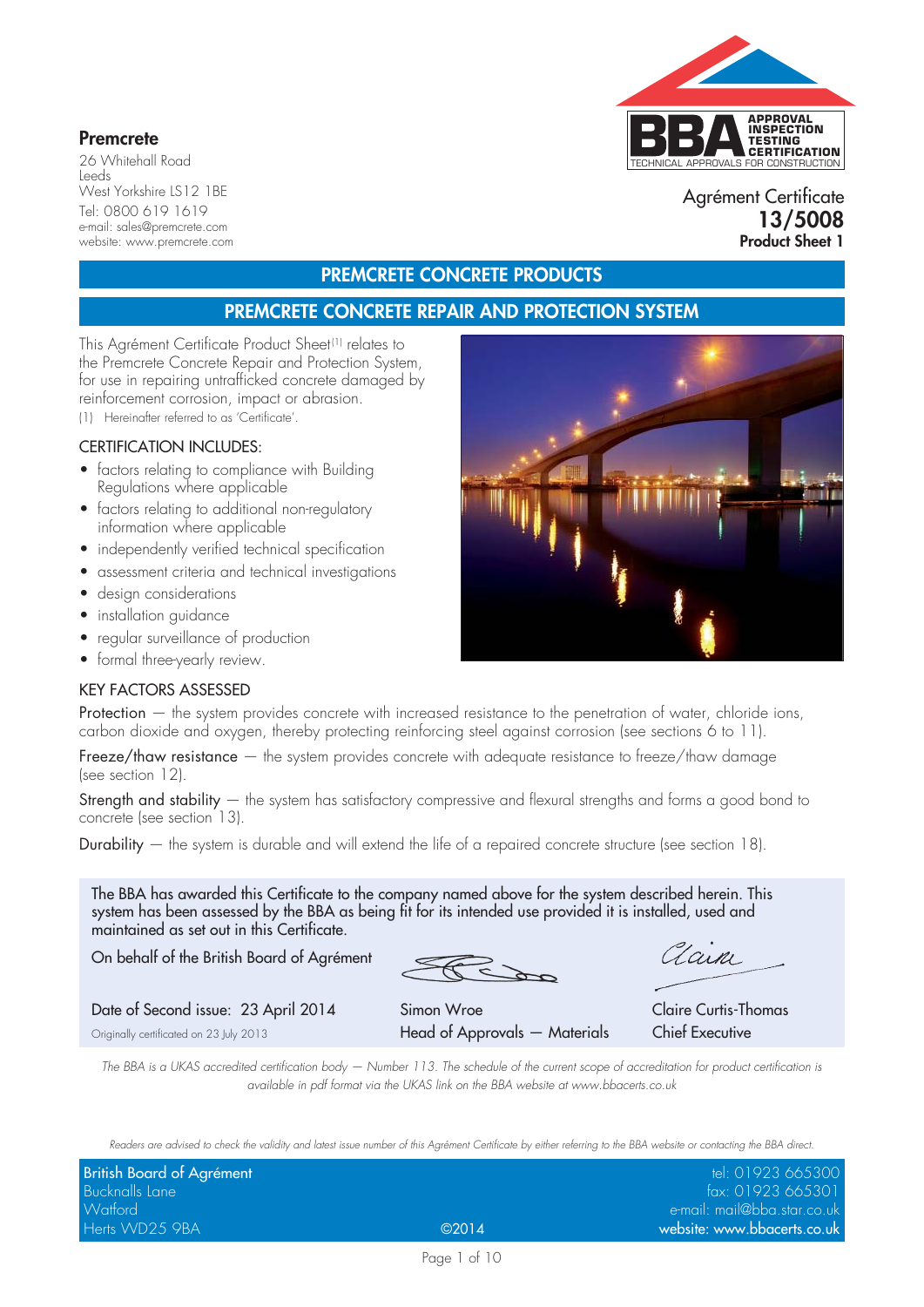# **Regulations**

In the opinion of the BBA, the Premcrete Concrete Repair and Protection System, if installed, used and maintained in accordance with this Certificate, will meet or contribute to meeting the relevant requirements of the following Building Regulations (the presence of a UK map indicates that the subject is related to the Building Regulations in the region or regions of the UK depicted):

#### **RAY The Building Regulations 2010 (England and Wales) (as amended)**

| 22                    |                                                                                                                                                                                                 |
|-----------------------|-------------------------------------------------------------------------------------------------------------------------------------------------------------------------------------------------|
| Requirement: A1       | Loading                                                                                                                                                                                         |
| Requirement: A2       | Ground movement                                                                                                                                                                                 |
| Requirement: A3       | Disproportionate collapse                                                                                                                                                                       |
| Comment:              | Application of the system will not adversely affect an existing building in relation to compliance with these<br>Requirements. See section 13 of this Certificate.                              |
| Requirement: B2(1)    | Internal fire spread (lining)                                                                                                                                                                   |
| Requirement: B3(1)(2) | Internal fire spread (structure)                                                                                                                                                                |
| Requirement: B4(1)    | External fire spread                                                                                                                                                                            |
| Comment:              | Application of the system will not adversely affect an existing building in relation to compliance with the<br>fire spread component of these Requirements. See section 14 of this Certificate. |
| Regulation:           | Materials and workmanship                                                                                                                                                                       |
| Comment:              | The system components are acceptable. See sections 18.1 to 18.3 and the Installation part of this Certificate.                                                                                  |



| 8(1)(2)   | Durability, workmanship and fitness of materials                                                                                                                                                                                                                                                                                                                                     |
|-----------|--------------------------------------------------------------------------------------------------------------------------------------------------------------------------------------------------------------------------------------------------------------------------------------------------------------------------------------------------------------------------------------|
|           | The system components can contribute to a construction satisfying this Regulation. See sections 17 and<br>18.1 to 18.3 and the Installation part of this Certificate.                                                                                                                                                                                                                |
| 9         | Building standards applicable to construction                                                                                                                                                                                                                                                                                                                                        |
| 1.1(a)(b) | Structure                                                                                                                                                                                                                                                                                                                                                                            |
| 2.1       | Disproportionate collapse                                                                                                                                                                                                                                                                                                                                                            |
|           | Application of the system will not adversely affect an existing building in relation to compliance with these<br>Standards, with reference to clauses 1.1.1 <sup>(1)(2)</sup> , 1.1.2 <sup>(1)(2)</sup> , 1.1.3 <sup>(1)(2)</sup> , 1.2.1 <sup>(1)(2)</sup> , 1.2.2 <sup>(1)(2)</sup> , 1.2.3 <sup>(1)(2)</sup> and<br>1.2.4 <sup>(1)(2)</sup> . See section 13 of this Certificate. |
| 2.5       | Internal linings                                                                                                                                                                                                                                                                                                                                                                     |
| 2.6       | Spread to neighbouring buildings                                                                                                                                                                                                                                                                                                                                                     |
| 2.7       | Spread on external walls                                                                                                                                                                                                                                                                                                                                                             |
|           | The system components are not classified as 'non-combustible' and are therefore restricted under these<br>Standards, with reference to clauses 2.5.1 <sup>(1)(2)</sup> , 2.6.4 <sup>(1)(2)</sup> , 2.6.6 <sup>(1)(2)</sup> and 2.7.1 <sup>(1)(2)</sup> . See section 14 of<br>this Certificate.                                                                                      |
| 7.1(a)    | Statement of sustainability                                                                                                                                                                                                                                                                                                                                                          |
|           | The system can contribute to meeting the relevant requirements of Regulation 9, Standards 1 to 6 and<br>therefore will contribute to a construction meeting a bronze level of sustainability as defined in this Standard.                                                                                                                                                            |
| 12        | Building standards applicable to conversions                                                                                                                                                                                                                                                                                                                                         |
|           | All comments given for the system under Regulation 9, Standards 1 to 6 also apply to this Regulation, with<br>reference to clause 0.12.1 <sup>(1)(2)</sup> and Schedule 6 <sup>(1)(2)</sup> .<br>Technical Handbook (Domestic).<br>(1)<br>Technical Handbook (Non-Domestic).                                                                                                         |
|           |                                                                                                                                                                                                                                                                                                                                                                                      |

### **The Building Regulations (Northern Ireland) 2012**

| 23(a)(b)(i) | Fitness of materials and workmanship                                                                                                                               |
|-------------|--------------------------------------------------------------------------------------------------------------------------------------------------------------------|
|             | The system components are acceptable materials. See sections 18.1 to 18.3 and the Installation part of<br>this Certificate.                                        |
| 30          | Stability                                                                                                                                                          |
| -31         | Disproportionate collapse                                                                                                                                          |
|             | Application of the system will not adversely affect the existing building in relation to compliance with these<br>Regulations. See section 13 of this Certificate. |
| 34          | Internal fire spread $-$ Linings                                                                                                                                   |
| 35          | Internal fire spread - Structure                                                                                                                                   |
| 36          | External fire spread                                                                                                                                               |
|             | The system is unrestricted under these Regulations. See section 14 of this Certificate.                                                                            |
|             |                                                                                                                                                                    |

#### **Construction (Design and Management) Regulations 2007**

#### **Construction (Design and Management) Regulations (Northern Ireland) 2007**

Information in this Certificate may assist the client, CDM co-ordinator, designer and contractors to address their obligations under these Regulations.

See section: 3 *Delivery and site handling* (3.1, 3.3 and 3.4) of this Certificate.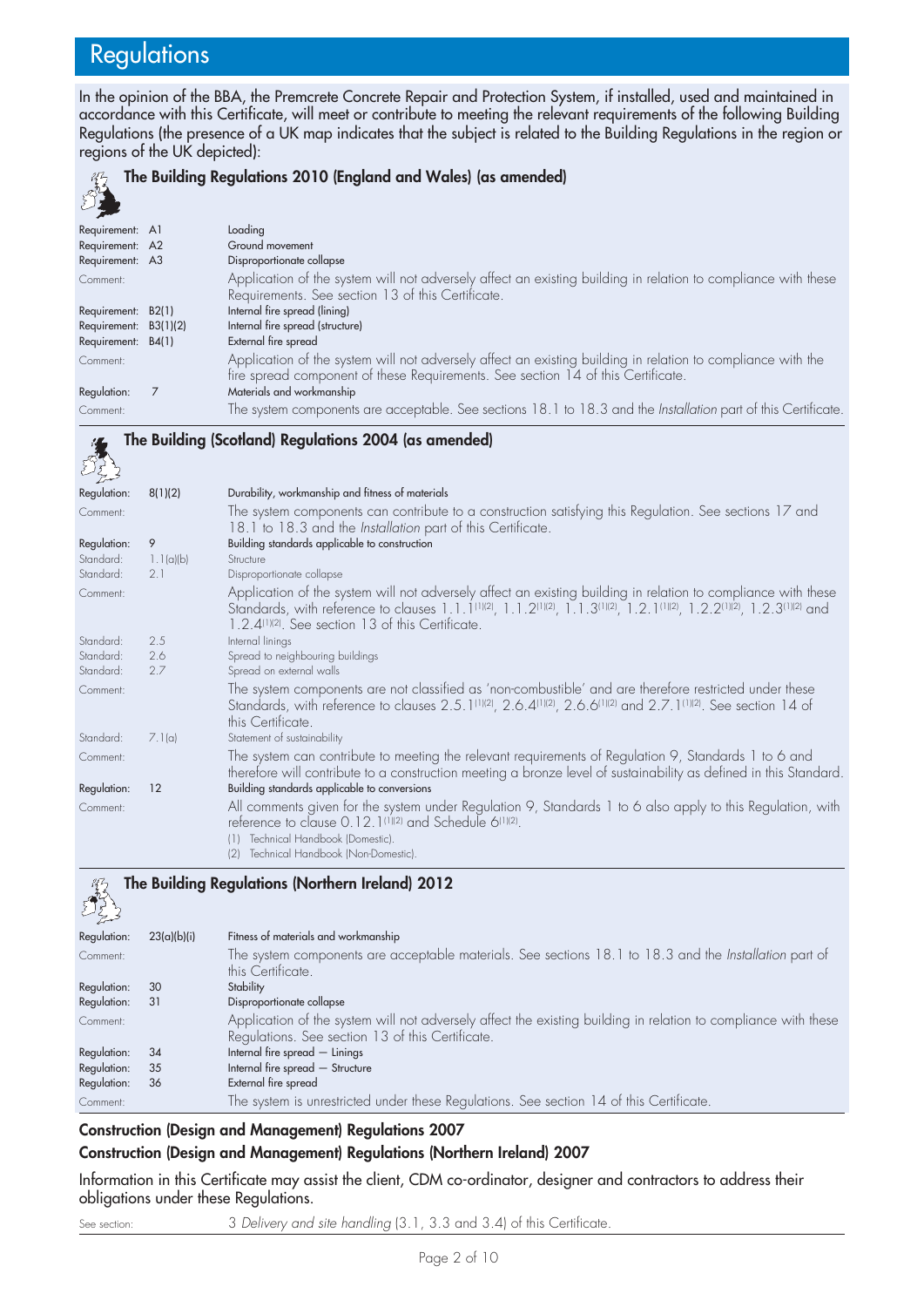# Additional Information

## **NHBC Standards 2014**

In the opinion of the BBA, the use of the Premcrete Concrete Repair and Protection System, in relation to this Certificate, is not subject to the requirements of these Standards.

## **CE marking**

The Certificate holder has taken the responsibility of CE marking the Teknoprime 841 component of the system in accordance with harmonised European Standard BS EN 1504-7 : 2006, the Hydroseal FX component of the system in accordance with harmonised European Standard BS EN 1504-2 : 2004 and the Teknocem HB50 and Teknocem Rapid components in accordance with harmonised European Standard BS EN 1504-3 : 2005. An asterisk (\*) appearing in this Certificate indicates that data shown are given in the manufacturer's Declaration of Performance.

# Technical Specification

#### **1 Description**

1.1 Premcrete Concrete Repair and Protection System is a pre-batched, multi-component system based on polymer, microsilica and fibre-modified Portland cement mortars and organic coatings.

1.2 The Premcrete Concrete Protection System consists of:

- Teknoprime 841 a two-component, polymer-modified, cementitious coating for the protection of steel reinforcement, applied prior to the application of the appropriate repair mortar
- Teknoprime 842 a two-component, polymer-modified, cementitious bonding aid for sealing the surface of porous concrete substrates
- Teknocem M50 a two-component, high-build, polymer-modified, cementitious mortar for vertical and horizontal concrete repairs up to 50 mm depth in marine and tidal areas
- Teknocem M80 a three-component, thixotropic, high-build, polymer-modified, cementitious mortar for vertical and horizontal concrete repairs up to 100 mm depth in marine and tidal areas
- Hydroseal FX a two-component, thixotropic, polymer-modified, cementitious coating, available in grey or white, for waterproofing concrete substrates and providing a protective barrier to reinforcement
- Teknocem HB 50 a single-component, low-density, high-build, polymer-modified, cementitious mortar for vertical and horizontal repair of concrete
- Teknocem Rapid a single-component, rapid-hardening and rapid-setting, polymer-modified, Portland cement mortar for vertical and horizontal repair of concrete
- Cureaid AC a single-component, non-degrading, water-based overcoatable curing compound, for use in confined areas.

## **2 Manufacture**

- 2.1 The system components are manufactured by batch blending processes.
- 2.2 As part of the assessment and ongoing surveillance of product quality, the BBA has:
- agreed with the manufacturer the quality control procedures and product testing to be undertaken
- assessed and agreed the quality control operated over batches of incoming materials
- monitored the production process and verified that it is in accordance with the documented process
- evaluated the process for management of nonconformities
- checked that equipment has been properly tested and calibrated
- undertaken to carry out the above measures on a regular basis through a surveillance process, to verify that the specifications and quality control operated by the manufacturer are being maintained.

2.3 The management system of the manufacturer has been assessed and registered as meeting the requirements of BS EN ISO 9001 : 2008 by the British Standards Institute Quality Assurance Services (Certificate FM41091).

## **3 Delivery and site handling**

3.1 The system components are delivered to site as shown in Table 1.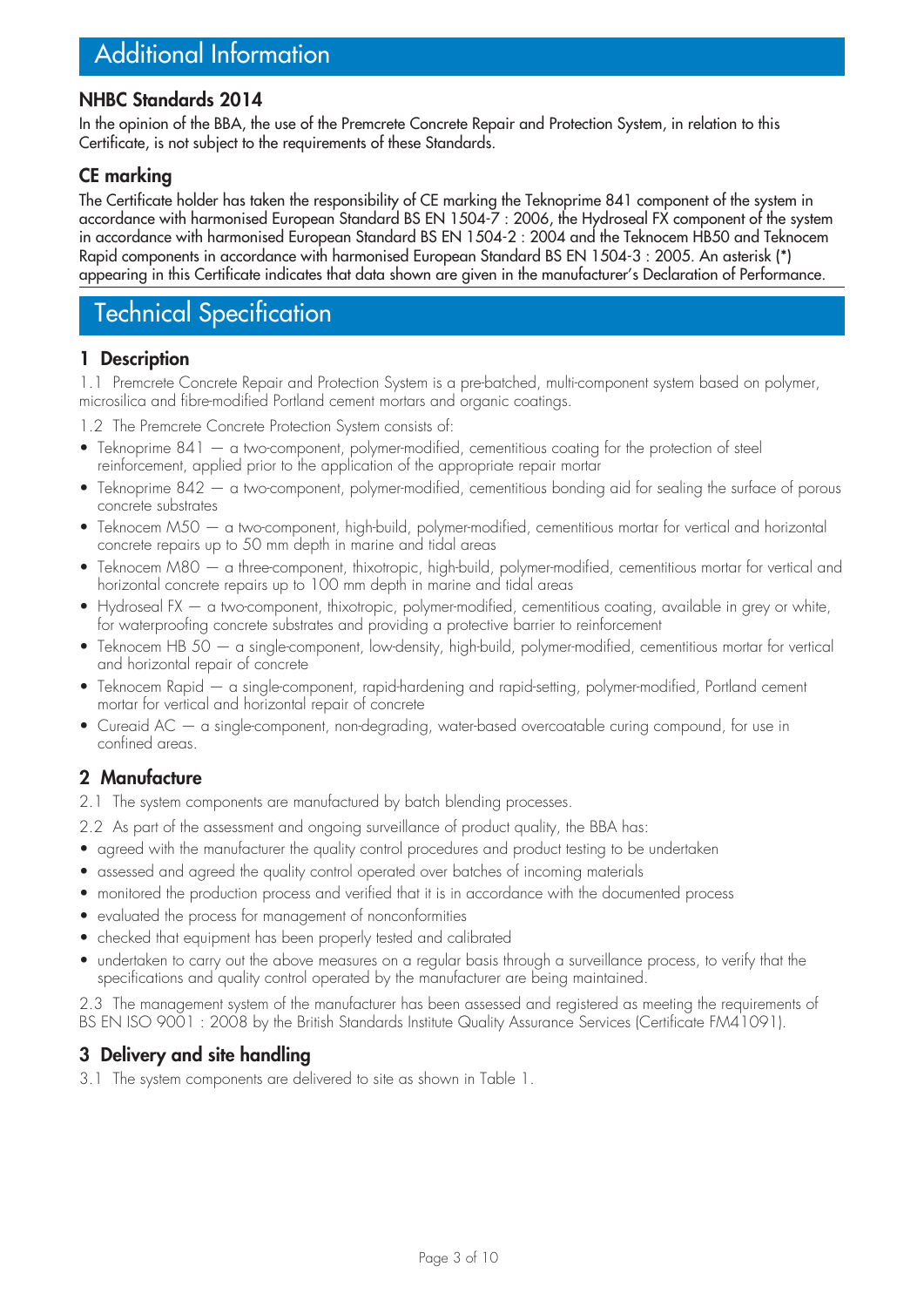*Table 1 Packaging and weights*

| Component      | Package type    | Weight  | Shelf-life (years) |
|----------------|-----------------|---------|--------------------|
| Teknoprime 841 | composite packs | 5 kg    |                    |
| Teknoprime 842 | composite packs | 4 kg    |                    |
| Teknocem M50   | composite packs | 30 kg   |                    |
| Teknocem M80   | composite packs | 30 kg   |                    |
| Hydroseal FX   | composite packs | 30 kg   |                    |
| Teknocem HB 50 | packs           | 25 kg   |                    |
| Teknocem Rapid | packs           | 25 kg   |                    |
| Cureaid AC     | containers      | 5 litre |                    |

3.2 All components must be stored in a clean, dry area and protected from frost.

3.3 The classifications of the system components under *The Chemicals (Hazards and Packaging for Supply) Regulations 2009* (CHIP 4)*/Classification, Labelling and Packaging of Substances and Mixtures (CLP Regulation) 2009* are given in Table 2.

|  |  | Table 2 Hazard classifications |  |
|--|--|--------------------------------|--|
|--|--|--------------------------------|--|

| Component      | Classification |
|----------------|----------------|
| Teknoprime 841 | Irritant       |
| Teknoprime 842 | Irritant       |
| Teknocem M50   | Irritant       |
| Teknocem M80   | Irritant       |
| Hydroseal FX   | Irritant       |
| Teknocem HB 50 | Irritant       |
| Teknocem Rapid | Irritant       |
| Cureaid AC     | Not classified |

3.4 When handling the components normal health and safety procedures associated with cementitious materials must be observed.

# Assessment and Technical Investigations

The following is a summary of the assessment and technical investigations carried out on the Premcrete Concrete Repair and Protection System.

## Design Considerations

#### **4 Use**

4.1 The Premcrete Concrete Repair and Protection System is satisfactory for use in repairing untrafficked concrete damaged by reinforcement corrosion, impact or abrasion.

4.2 The desired extended life of the building must be taken into account when preparing the repair specification. The overall repair situation must always be subject to appraisal by a suitably qualified engineer (see section 19).

4.3 It is essential that diagnosis, preparation and repair are carried out in accordance with the stipulations of the *Design Considerations* and *Installation* parts of this Certificate.

### **5 Practicability of installation**

The system must only be installed by installers who have been trained and approved by the Certificate holder.

### **6 Protection of reinforcing steel against corrosion**

Teknoprime 841 will provide a protective environment for reinforcing steel. The repair mortars and protective coatings resist carbon dioxide penetration and also reduce the presence of water in both the repair and parent concrete, so restricting the ingress of sulfate and chloride ions.

### **7 Chloride ion diffusivity**

The repair mortars provide significant resistance to the transmission of chloride ions. Additional protection can be provided by the application of one of the coating protection systems.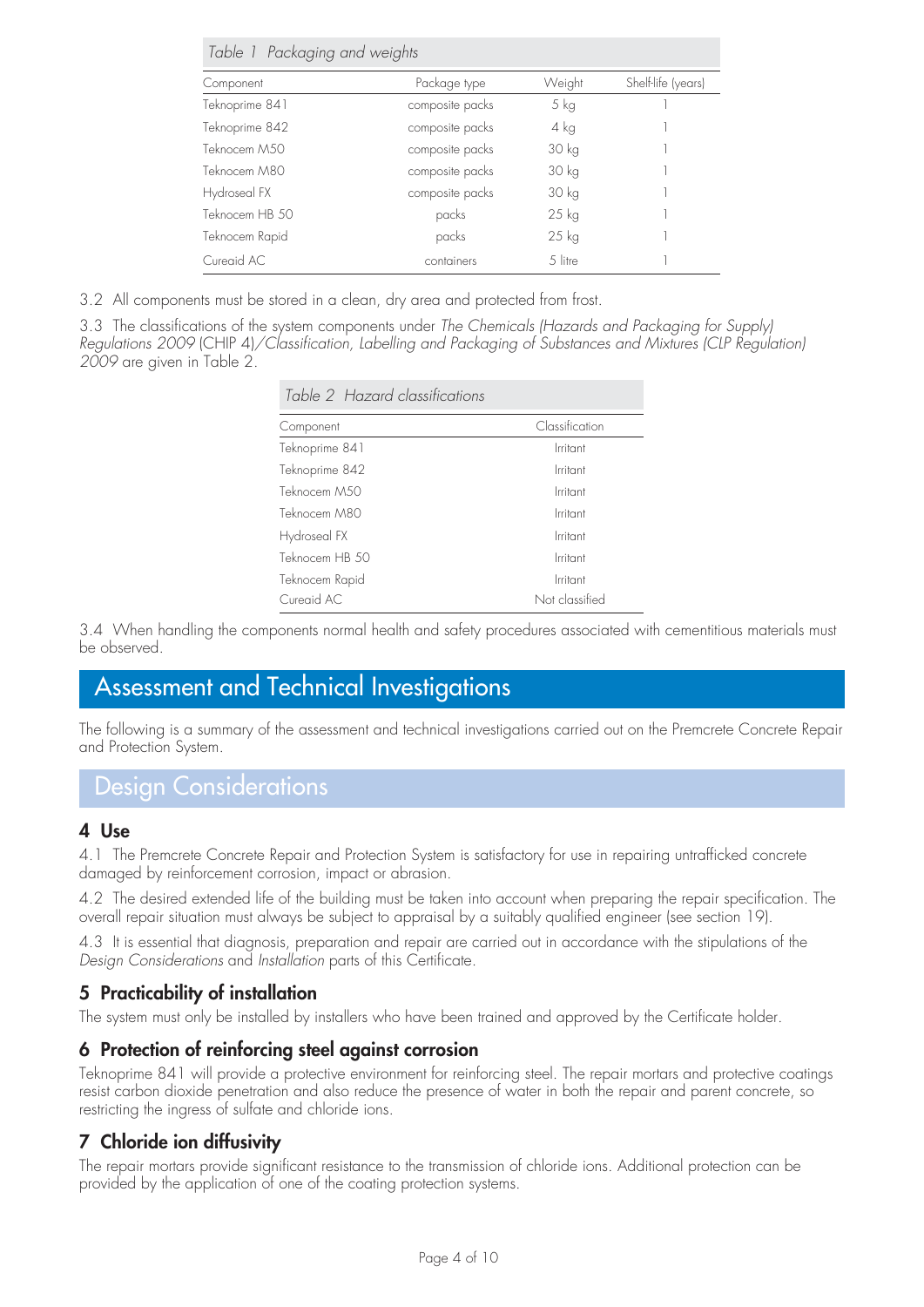## **8 Carbon dioxide resistance**

The repair mortars provide significant resistance to the transmission of carbon dioxide. Additional protection can be added by the application of one of the coating protection systems.

### **9 Oxygen resistance**

The repair mortars provide good resistance to the transmission of oxygen. The oxygen diffusion coefficients for layer thickness are detailed in Table 3.

| Table 3 Oxygen diffusion coefficients |                                                                                 |
|---------------------------------------|---------------------------------------------------------------------------------|
| Component                             | Oxygen diffusion coefficient <sup>(1)</sup> (cm <sup>2</sup> ·s <sup>-1</sup> ) |
| Teknoprime 841(2)                     | $.524 \times 10^{-6}$                                                           |
| Hydroseal FX(3)(4)                    | $.58.34 \times 10^{-6}$                                                         |
| Teknocem HB50                         | $272 \times 10^{-6}$                                                            |
|                                       |                                                                                 |

(1) Typical oxygen diffusion coefficient values through average permeability concrete at 28 days, conditioned at 55% relative humidity, are 500 x 10<sup>-6</sup> cm<sup>2</sup>·s<sup>-1</sup> to 5000 x 10<sup>-6</sup> cm<sup>2</sup>·s<sup>-1</sup> (ref: Concrete Society Technical Report No 31 *Permeability*).

- (2) Owing to the nature of this material, the layer thickness was for a composite of coated stainless steel wire mesh.
- (3) Owing to the nature of the material, the layer was applied in two coats to porous plates.
- (4) Based on the grey product; the white product will be similar.

#### **10 Water vapour resistance**

The protective coatings will allow satisfactory transmission of water vapour from the concrete.

### **11 Resistance to liquid water**

Water will not readily pass through the protective coatings under the conditions likely to be met in service. The coatings will tend to shed water and so considerably reduce the amount of water that would otherwise be absorbed by the substrate.

#### **12 Freeze/thaw resistance**

12.1 As the surface coating reduces the presence of water, the system will have improved resistance to frost attack compared with that of the parent concrete.

12.2 The mortar components of the system have improved resistance to frost attack compared with that of a control concrete.

### **13 Strength and stability**

13.1 When tested in accordance with BS EN 12190 : 1999 and BS 4551 : 1980, the repair mortars achieved satisfactory 28-day compressive and flexural strengths. Results are given in Table 4.

| Table 4 28-day compressive and flexural strengths |                                               |                                            |  |  |
|---------------------------------------------------|-----------------------------------------------|--------------------------------------------|--|--|
| Component                                         | Compressive strength $(N \cdot mm^{-2})$      | Flexural strength $(N\cdot mm^{-2})^{(1)}$ |  |  |
| Teknocem M50                                      | N/A                                           | 17                                         |  |  |
| Teknocem M80                                      | N/A                                           | 1.5                                        |  |  |
| Hydroseal FX(2)                                   | Class $1 > 3.5$ N·mm <sup>-2 *</sup>          | 22                                         |  |  |
| Teknocem HB50                                     | Class $R3 \ge 25$ N·mm <sup>-2 *</sup>        | 10                                         |  |  |
| Teknocem Rapid                                    | Class $R4 > 4.5$ N $\cdot$ mm <sup>-2 *</sup> | 13                                         |  |  |

(1) The repair mortars were cured for 7 days under polythene followed by 21 days at 23°C and 50% RH.

(2) Based on the grey product; results for the white product will be similar.

13.2 When tested in accordance with BS EN 13412 : 2006, the repair mortars achieved satisfactory static moduli of elasticity. Results are given in Table 5.

| Table 5 Static moduli of elasticity |                                                  |  |  |
|-------------------------------------|--------------------------------------------------|--|--|
| Component                           | Static modulus of elasticity $(GN \cdot m^{-2})$ |  |  |
| Teknocem M50                        | N/A                                              |  |  |
| Teknocem M80                        | N/A                                              |  |  |
| Hydroseal FX                        | N/A                                              |  |  |
| Teknocem HB50                       | Class $R3 > 1.5$ GN $\cdot$ m <sup>-2 *</sup>    |  |  |
| Teknocem Rapid                      | Class $R4 \ge 20$ GN $\cdot$ m <sup>-2</sup> *   |  |  |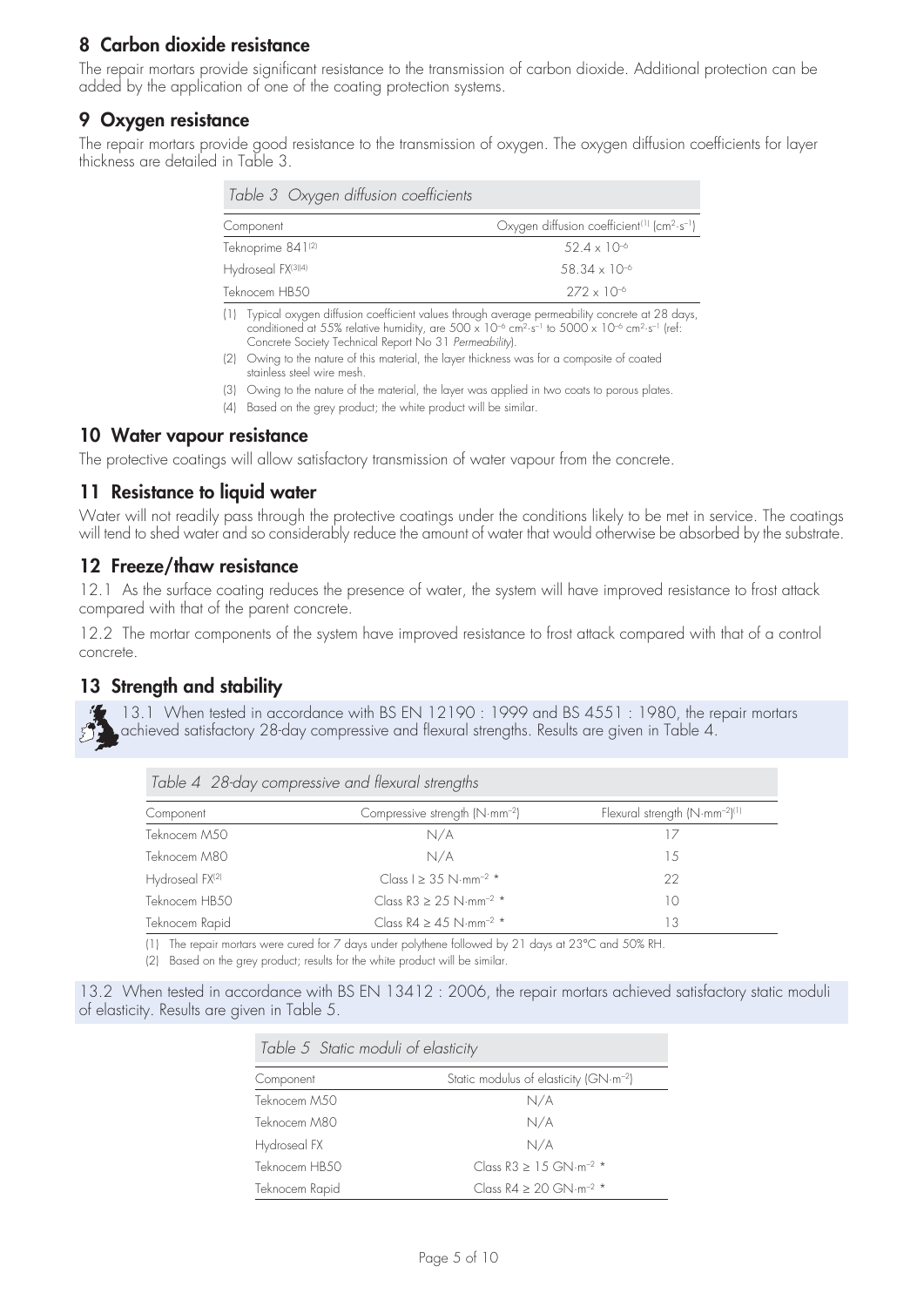13.3 The repair mortars have thermal movement and wetting and drying characteristics similar to those of concrete.

13.4 The bond strength of the repair mortars to prepared concrete is similar to that of the cohesive strengths of the mortar and of concrete. An analysis of test results indicated no significant loss of bond strength following heat ageing, thermal shock or freeze/thaw cycling.

#### **14 Behaviour in relation to fire**

14.1 When tested in accordance with BS EN 13501-1 : 2007, the grey Hydroseal FX achieved a reaction to  $\Sigma$ fire classification of A2-S1, d0 \*. Designations of other colours and/or material combinations should be confirmed by:

*England and Wales* — test or assessment in accordance with Approved Document B, Appendix A, clause 1

**Scotland** – test to conform to the Table to Annex 2B<sup>(1)</sup> or 2E<sup>(2)</sup> of Regulation 9

(1) Technical Handbook (Domestic)

(2) Technical Handbook (Non-Domestic)

*Northern Ireland* — test or assessment in accordance with Technical Booklet E, clauses 3.4, 3.7, 4.3 and 4.4, and Table 5.1.

14.2 In situations where the reinstatement of fire protection is of prime importance, further testing or assessment will be necessary.

## **15 Resistance to thermal shock**

The system can resist the effects of thermal shock likely to be met in service.

### **16 Movement and cracking**

16.1 The protective coatings will retain adequate flexibility under normal weathering conditions and will resist movement of the substrate resulting from anticipated temperature and moisture variations. However, they are unlikely to restrict the development of existing visible cracks in the substrate, and those occurring during its service life.

16.2 Advice should be sought from the Certificate holder with regard to the use of additional reinforcement as part of the repair, where necessary. Reference should also be made to the recommendations under section 17.1.

#### **17 Maintenance**

17.1 Since the protective function of the system is dependent on its integrity, provision should be made for periodic examination for local damage or defects. Early rectification of such flaws must be carried out using relevant materials and techniques indicated in this Certificate.

17.2 Maintenance waterproofing and finishing (see section 22.9) should be carried out to maintain protection and appearance when required, using the relevant materials and techniques indicated in this Certificate.

### **18 Durability**

18.1 The cementitious components will extend the life of the repaired elements.

18.2 The lifetime of the repaired elements and parent concrete will be further extended by the use of the protective coatings.

18.3 Under normal conditions, Hydroseal FX will perform as a protective surface coating for a period of at least 10 years.

18.4 If during the diagnosis (see section 19.3) levels of chloride are detected which, under the scheme given in Table 4 of BRE Digest 444 Part 2, *Corrosion of steel in concrete — investigation and assessment*, would give more than a low risk of reinforcement corrosion, further maintenance or repair may subsequently be required.

# **Installation**

### **19 Diagnosis and specification**

19.1 Any diagnostic survey must be carried out by suitably experienced and qualified personnel in accordance with the recommendations of the Certificate holder and current professional practice. Attention is also drawn to the advice on diagnosis contained in BS EN 1504-10 : 2003, BS EN 1504-9 : 2008 and BRE Digest 444.

19.2 An initial survey of the whole of the damaged structure is carried out, with reference to the original plans if available, to establish suitable methods of testing for structural damage, fire damage and chemical analysis and test locations. Any relevant factors such as the direction of the prevailing wind and the proximity of industrial plants are noted.

19.3 A full diagnostic survey is made using appropriate techniques to establish the cause or causes of the damage and contamination. This may include chemical testing and petrographic examination of core samples.

19.4 The results of these tests must be interpreted by a suitably experienced and qualified engineer, who must determine the extent of the damage and structural implications and ensure that areas of latent damage are indentified. In particular, when repairing loadbearing elements, the engineer must identify those situations where the load must be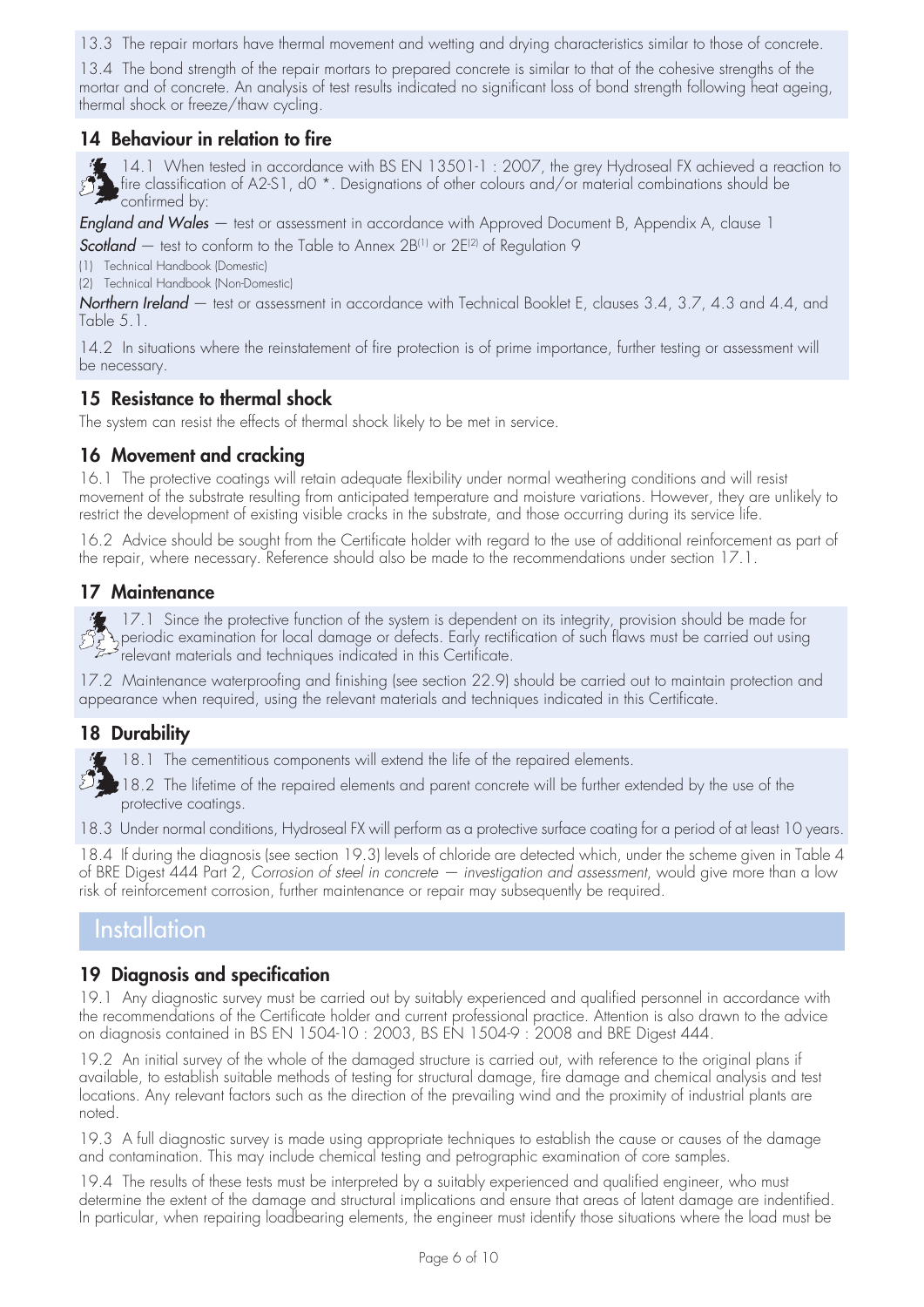supported before removing concrete. In addition, the engineer should include the extent to which the repair mortar will carry structural loads in specific situations. Where necessary, the Certificate holder must be consulted.

19.5 A full repair specification is prepared using suitably qualified and experienced personnel on the basis of the survey and diagnosis. For advice on the preparation of a specification and the associated Bills of Quantities, the Certificate holder must be consulted. Advice is also given in Concrete Society Technical Report No. 38 *Patch repair of reinforced concrete subject to reinforcement corrosion — Model specification and method of measurement*.

### **20 Preparation**

20.1 The concrete surface is cleaned in accordance with the instructions of the Certificate holder, and loadbearing supports installed where required (see section 19.4).

20.2 All damaged concrete identified during the survey is removed back to sound concrete. Areas to be repaired are cut back at the edges to avoid feather-edging of the repairs.

20.3 Steel reinforcement is exposed beyond its corroding length. Concrete is removed from around the corroding reinforcement only with the approval of the engineer responsible.

20.4 Where cover to the steel reinforcement is low or absent, the recommendations of the engineer must be obtained with regard to the establishment of requisite reinforcement cover necessary to maintain the structural and protective characteristics.

20.5 Exposed steel reinforcement is thoroughly cleaned by abrasive blasting or, on certain thin sections, by the use of appropriate abrasive tools.

20.6 Preparation carried out as described in sections 20.1 to 20.5 is ratified by the engineer responsible before repairs are conducted. Reference must be made to the relevant information contained in BS EN 1504-10 : 2003, BS EN 1504-9 : 2008 and BRE Digest 444.

## **21 Mixing**

21.1 All the component products which make up the system are mixed in accordance with the Certificate holder's instructions, and as described in sections 21.2 to 21.8.

#### Teknoprime 841

21.2 Component A is placed into a suitable system mixing container and the corresponding quantity of Component B added (mixing ratio Component B:Component A is 3:1 by volume or 4:1 by weight). Mixing is carried out for two to three minutes, either by hand for small amounts or by using a low-speed, hand-held electric drill fitted with a helical paddle for larger amounts. Care must be taken to avoid aeration and the mix should be smooth and have a brushable, barely-dripping consistency.

#### Teknoprime 842

21.3 Component A is shaken before half is added to a suitable container. Component B is added slowly, while mixing with a low-speed, hand-held electric drill fitted with a helical paddle. When homogeneous, the remainder of Component A is added and mixing continued for two to three minutes to produce a smooth, thin-slurry consistency. Smaller amounts may be prepared by using the measuring kit provided and mixing by hand.

#### Teknocem M50

21.4 Mixing takes place in a forced action pan mixer or in a clean drum using a low-speed, hand-held electric drill, fitted with a helical paddle (a normal concrete mixer is not suitable). Component A must be shaken before pouring approximately half into the mixing vessel, then Component B is added and mixing continued. Care must be taken to avoid aeration. Mixing normally takes between two and three minutes, depending on the type of mixer.

#### Teknocem M80

21.5 Mixing is as detailed in section 21.4. However, in this case, both Components B and C are added slowly to Component A.

#### Hydroseal FX (white or grey)

21.6 The modules must be mechanically mixed using a low speed, hand-held electric drill fitted with a helical paddle specially designed to entrap as little air as possible. The bottle marked Part A must be shaken before pouring into a suitable container, then the pack marked Part B is slowly added while mixing until homogeneous. The mixing must be continued for a minimum of five minutes. Only full modules of Part A and B should be mixed.

#### Teknocem HB50 and Teknocem Rapid

21.7 The products are mechanically mixed in a forced action pan mixer or in a clean drum, using a low-speed, handheld electric drill fitted with a helical paddle. For normal applications, a 25 kg bag is added slowly to 3.5 litres of clean water and mixed until a uniform desired consistency is reached (normally in two minutes) with care being taken to avoid aeration.

#### Cureaid AC

21.8 The product is supplied ready for use.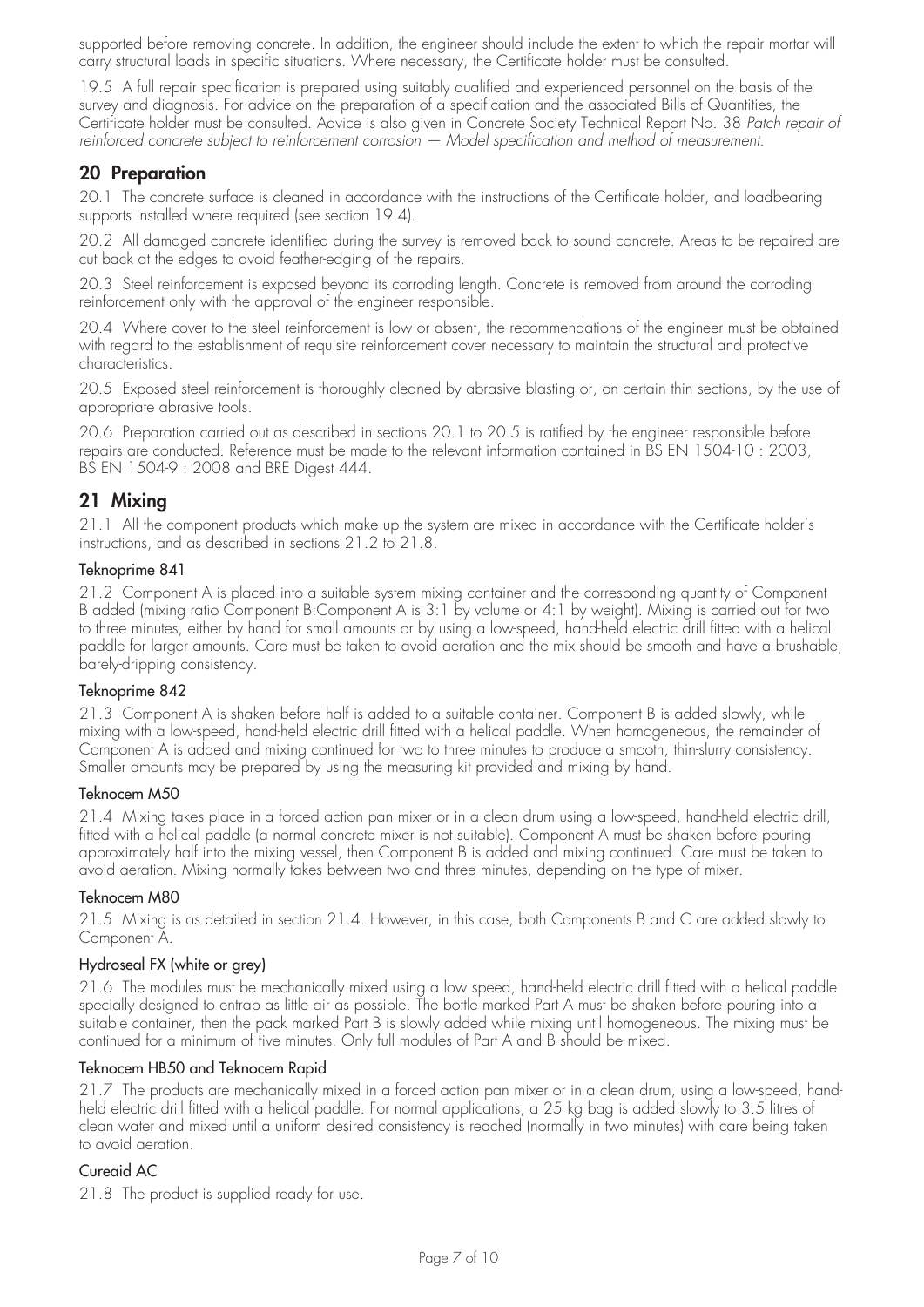# **22 Application**

#### **General**

22.1 Application must not take place in temperatures of 5°C or below and the coating protection system must not be applied in wet weather. Freshly coated work must be protected from rain.

22.2 The protective performance depends on achieving full integrity of the components. Care must be taken to achieve even and uniform coatings free from defects. At each stage of a repair, curing must be carried out correctly to prevent the occurrence of associated problems (such as plastic shrinkage cracking).

#### Priming

22.3 Teknoprime 841 is applied by brush as soon as possible (and in any event within a maximum of 24 hours) to the cleaned reinforcing bars, to a thickness of approximately 1 mm. To ensure total protection, a second coat approximately 1 mm thick is applied before the first coat is fully set, typically within 30 to 90 minutes depending on temperature.

22.4 The surrounding concrete substrate must be free from all unsound material such as dust, oil, grease, corrosion by-products, organic growth and surface laitance. The prepared substrate is thoroughly soaked with clean water until uniformly saturated (but free of standing water), preferably 24 hours prior to application of the Teknoprime 842.

22.5 Teknoprime 842 is brushed onto and worked into the damp surface to be repaired. The bonding bridge must be protected from strong sunlight or drying winds. If the bonding bridge is allowed to dry, it must be mechanically removed before a reapplication is carried out.

#### Repair

22.6 The repair mortars Teknocem M50, Teknocem M80, Teknocem HB50 and Teknocem Rapid must be applied while the primer is still wet or tacky, and compacted by trowel or gloved hand to remove any trapped air. Care must be taken to ensure full compaction around steel reinforcement. The mortars are finished by striking off with a straight edge and closing with a steel float. For Teknocem Rapid, advice should be sought from the Certificate holder on the repair of pockets greater than 100 mm deep.

22.7 Cureaid AC is spray-applied within 15 minutes of striking the mortar or sooner if conditions of hot sun and drying winds prevail. Care must be taken to ensure complete coverage. If necessary a second coat may be applied in hot, drying conditions. To provide an acceptable finish and enhanced durability to the repaired structure, the additional finishes detailed in sections 22.8 and 22.9 may be applied.

#### Waterproofing and finish

22.8 Highly-porous substrates can be sealed with Teknoprime 842. Hydroseal FX is preferably sprayed on but may also be applied by brush or trowel, care being taken to ensure that air is not trapped into the surface. To ensure full protection, the first coat should be approximately 1 mm thick, the second coat being applied in the same way when the first coat is stable but not fully cured. This should be after approximately 30 minutes, depending on ambient temperature. Substrates showing evidence of water infiltration must first be sealed in accordance with the Certificate holder's recommendations.

#### Finishing

22.9 If appearance is critical, advice with regard to finishing, for both decoration or added algal protection, can be obtained from the Certificate holder.

# Technical Investigations

#### **23 Tests**

23.1 Tests were carried out (see Table 6) on the Premcrete Concrete Repair and Protection System and the results assessed to determine characteristics of components and bond strength to concrete.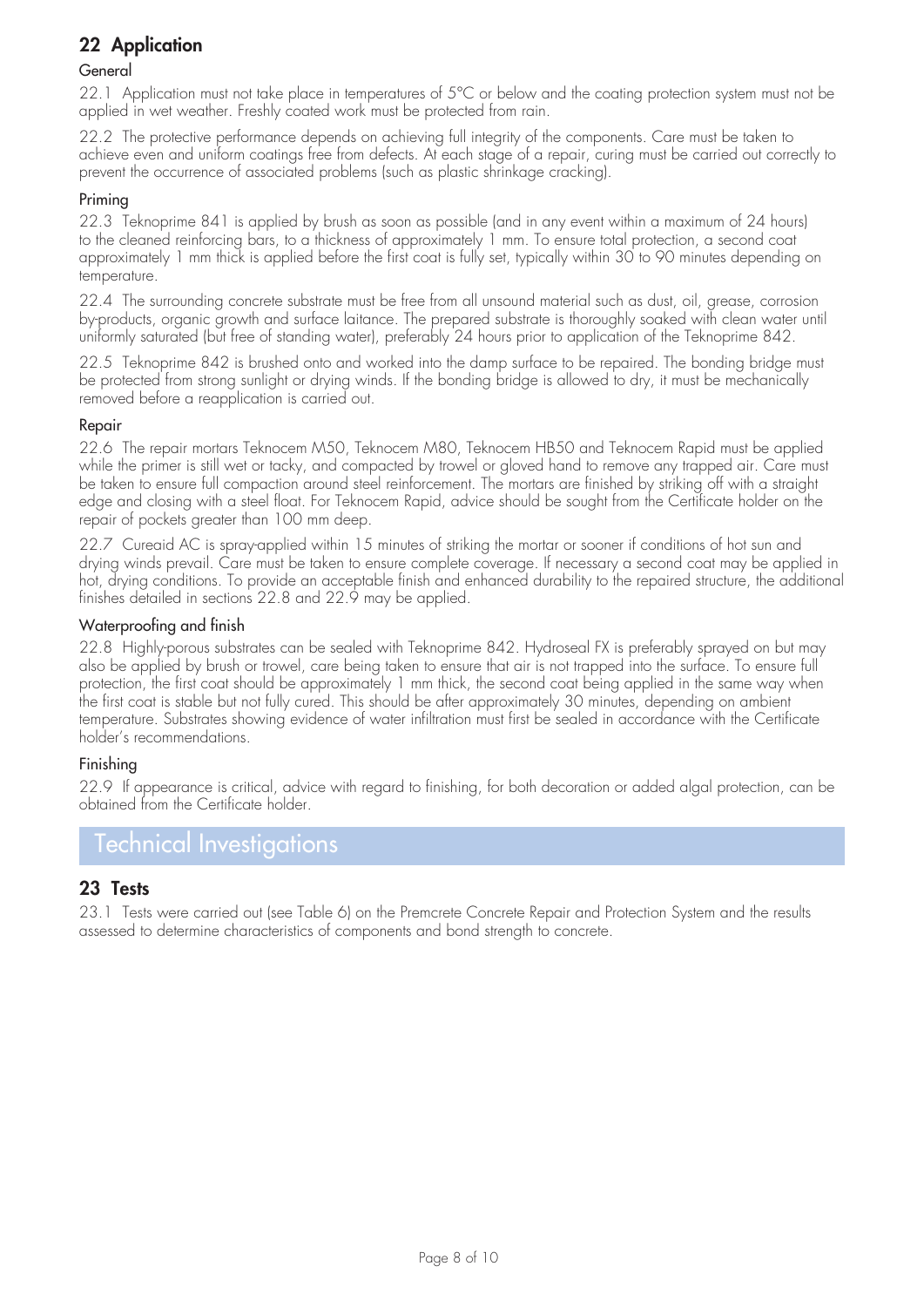| Test                                   | System component |                        |                |                                  |                                     |
|----------------------------------------|------------------|------------------------|----------------|----------------------------------|-------------------------------------|
|                                        | Teknoprime 841   | Hydroseal FX<br>(grey) | Teknoprime 842 | Teknocem M50 and<br>Teknocem M80 | Teknocem HB50 and<br>Teknocem Rapid |
| Product characteristics                |                  |                        |                |                                  |                                     |
| Adhesion to steel                      |                  |                        |                |                                  |                                     |
| Adhesion to mortars                    |                  |                        |                |                                  |                                     |
| Strength characteristics               |                  |                        |                |                                  |                                     |
| Resistance to thermal shock            |                  |                        |                |                                  |                                     |
| Resistance to heat ageing              |                  |                        |                |                                  |                                     |
| Resistance to impact                   |                  |                        |                |                                  |                                     |
| Initial surface absorption             |                  |                        |                |                                  |                                     |
| Bond strength to steel and/or concrete |                  |                        |                |                                  |                                     |
| Adhesion to repair mortars             |                  |                        |                |                                  |                                     |
| Freeze/thaw resistance                 |                  |                        |                |                                  |                                     |

23.2 An evaluation was made of test reports, as shown in Table 7.

*Table 7 Test reports examined in relation to system components*

| Test report aspect                     | System component       |                                  |                                     |  |  |
|----------------------------------------|------------------------|----------------------------------|-------------------------------------|--|--|
|                                        | Hydroseal FX<br>(grey) | Teknocem M50 and<br>Teknocem M80 | Teknocem HB50<br>and Teknocem Rapid |  |  |
| Behaviour in fire                      |                        |                                  |                                     |  |  |
| Linear drying shrinkage                |                        |                                  |                                     |  |  |
| Linear coefficient of expansion        |                        |                                  |                                     |  |  |
| Modulus of elasticity                  |                        |                                  |                                     |  |  |
| Resistance to carbon dioxide           |                        |                                  |                                     |  |  |
| Resistance to carbon dioxide diffusion |                        |                                  |                                     |  |  |
| Resistance to chloride diffusion       |                        |                                  | $\bullet$ (1)                       |  |  |
| Water permeability                     |                        |                                  |                                     |  |  |
| Water vapour permeability              |                        |                                  | $\bullet$ (1)                       |  |  |
| Oxygen diffusion coefficient           |                        |                                  | $\bullet$ (1)                       |  |  |
| Abrasion resistance                    |                        |                                  |                                     |  |  |
| Strength characteristics               |                        |                                  |                                     |  |  |

(1) Teknocem HB50 only.

#### **24 Investigations**

24.1 The manufacturing process was evaluated, including the methods adopted for quality control, and details were obtained of the quality and composition of materials used.

24.2 Visits were made to sites in progress to enable examinations to be made at various stages of diagnosis and repair.

24.3 Visits were made to finished sites to enable examination of finished repairs and resistance to algal growth.

24.4 The Certificate holder's instructions concerning diagnosis, specification, preparation, mixing and application were reviewed.

24.5 As part of the assessment for this Certificate a re-evaluation was made of data on which previous Certificates were based. The conclusions drawn from the original data remain valid.

# Bibliography

BS 4551 : 1980 *Methods of testing mortars, screeds and plasters* 

BS 13412 : 2006 *Products and systems for the protection and repair of concrete structures — Test methods — Determination of modulus of elasticity in compression*